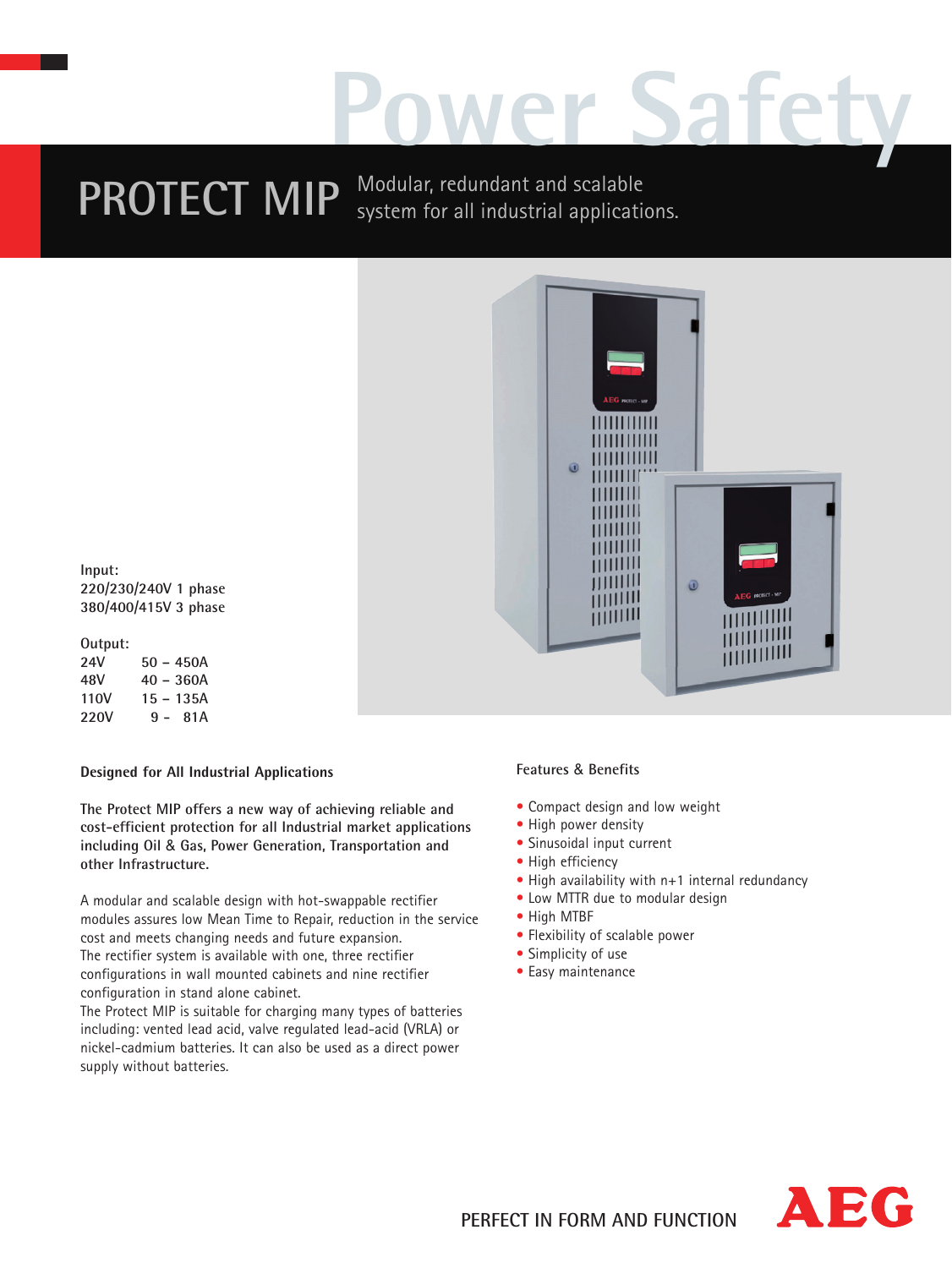## **Power Safety**

## **Protect MIP** Modular, redundant and scalable switch **Protect MIP** mode rectifier system for all industrial applications.

## **Protect MIP - Modular Industrial Power**

The Protect MIP DC System has been developed and designed to provide high reliability power supply and battery charging capability.

The Protect MIP DC System is a switch mode controlled rectifier suitable for charging nickel-cadmium or lead-acid batteries while supplying DC loads. The range of DC Systems is available in the three configurations:

- **Standard** 1 rectifier wall or rack mounted system with a built-in rectifier and compact set of options and alarms,
- **Standard** 3 rectifier wall mounted system with up to 3 rectifier modules to increase the power and with set of basic options,
- **Configured 9 rectifier stand alone system** as flexible DC and Mixed DC & AC Solution with large set of options to comply with special customer requirements.

## **Standard system configuration – 1** & **3 rectifier systems**

The range of standard Protect MIP Systems have been pre-configured with a number of the most commonly requested features built-in as standard. The systems are available "off-the-shelf" with standard drawings and standard user documentation.

A Standard Rectifier Systems options provides a very cost effective and short lead time solution.

## **Configured system configuration – 9 - rectifier system**

The Protect MIP as configured 9-rectifer solution has been developed to meet the most demanding requirements. The system contains the standard set of main components for the operation of the rectifiers and flexible set of standard and engineering options. It can be configured as DC or DC & AC Solution including the configuration with batteries inside the cabinet.



## **System features and basic options 9 - rectifier system:**

- Input voltage 220/230/240V AC Single phase or 380/400/415V AC Three phase
- 19" sub-rack with up to 9 hot swappable rectifier modules 24V- max 9 x50A (450A), 48V- 9 x 40A (360A), 110V- 9x15A (135A), 220V - 9x9A (81A)
- Hot swappable GCAU control card
- Commissioning switch to disable commissioning until manual switch operation
- Front LCD display and keypad
- AC power supply for GCAU control controller
- Load and battery shunts
- Industrial cabinet in RAL 7035 colour with IP21 protection as standard
- Bottom cable entry

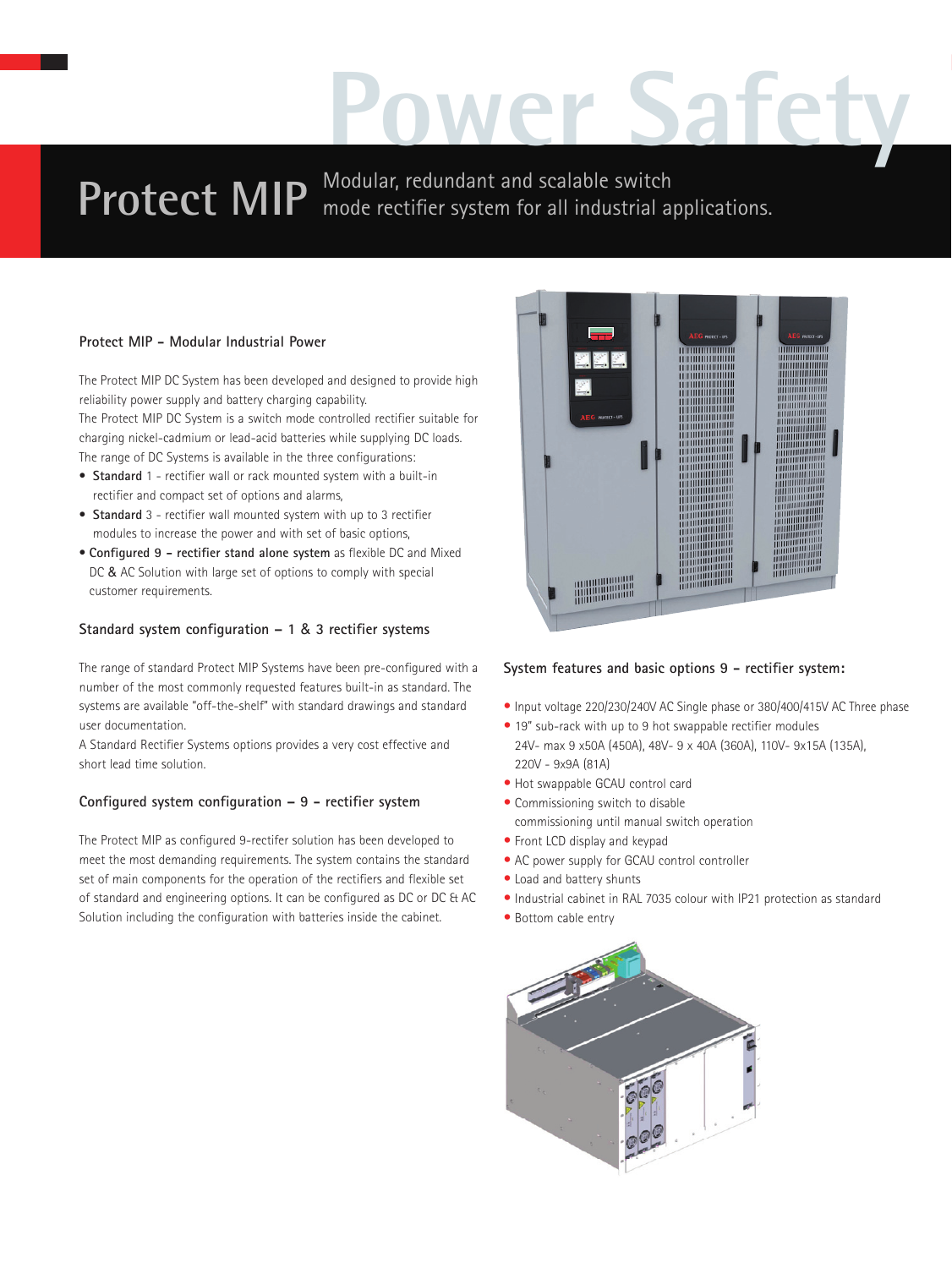## **SPECIFICATION - 1 Rectifier System**

| <b>PART NUMBER</b>               | <b>24V</b>                                                                                                        | 48V        | 110V        | 220V        |  |  |  |  |
|----------------------------------|-------------------------------------------------------------------------------------------------------------------|------------|-------------|-------------|--|--|--|--|
| Wall mount system                | 6000006617<br>6000006615                                                                                          |            | 6000006618  | 6000008008  |  |  |  |  |
| Rack mount system                | 8000029681                                                                                                        | 8000029682 | 8000029683  | 8000029684  |  |  |  |  |
| <b>INPUT</b>                     |                                                                                                                   |            |             |             |  |  |  |  |
| Nominal Input Voltage            | 230V ±20% (+20% -60% functional)                                                                                  |            |             |             |  |  |  |  |
| Frequency                        |                                                                                                                   |            |             |             |  |  |  |  |
| Current                          | 50 Hz or 60 Hz, ±5%.<br>7,5A<br><b>10A</b><br><b>10A</b><br><b>10A</b>                                            |            |             |             |  |  |  |  |
| Inrush Current                   |                                                                                                                   |            |             |             |  |  |  |  |
| <b>THDI</b>                      | 1,5 nominal peak current                                                                                          |            |             |             |  |  |  |  |
| Power factor float               | $< 5\%$                                                                                                           |            |             |             |  |  |  |  |
| <b>OUTPUT SPECIFICATION</b>      | 0,99                                                                                                              |            |             |             |  |  |  |  |
|                                  |                                                                                                                   |            |             |             |  |  |  |  |
| Nominal Voltage                  | <b>24V</b>                                                                                                        | 48V        | <b>120V</b> | <b>220V</b> |  |  |  |  |
| Maximum Output Current           | 50A                                                                                                               | 40A        | 15A         | <b>9A</b>   |  |  |  |  |
| Rectifier Module                 | PM24-50                                                                                                           | PM48-40    | PM120-15    | PM220-9     |  |  |  |  |
| Commissioning Voltage:           | 33V                                                                                                               | 66V        | 166V        | 302V        |  |  |  |  |
| System Earth                     | Floating or connected to earth                                                                                    |            |             |             |  |  |  |  |
| <b>MANAGEMENT</b>                |                                                                                                                   |            |             |             |  |  |  |  |
| <b>Common Alarm Connection</b>   | 1 Form C relay contact - Rating 60VAC @ 2A, 24VDC @ 2A &60VDC @ 0.1A                                              |            |             |             |  |  |  |  |
| Control Panel                    | Multi-functional LCD with 2 LEDs indicate the system status                                                       |            |             |             |  |  |  |  |
| <b>PROTECTION</b>                |                                                                                                                   |            |             |             |  |  |  |  |
| Input/Battery/Load               | Circuit Breaker                                                                                                   |            |             |             |  |  |  |  |
| Soft Start                       | Yes                                                                                                               |            |             |             |  |  |  |  |
| Output Power Limit               | Yes                                                                                                               |            |             |             |  |  |  |  |
| Over Current & Short-Circuit     | Yes                                                                                                               |            |             |             |  |  |  |  |
| Power De-rating                  | Yes - automatic with temperature                                                                                  |            |             |             |  |  |  |  |
| Thermal Overload                 | Yes - protection with automatic restart                                                                           |            |             |             |  |  |  |  |
| Decoupling Fuse                  | Yes - within rectifier                                                                                            |            |             |             |  |  |  |  |
| <b>PHYSICAL</b>                  |                                                                                                                   |            |             |             |  |  |  |  |
| Dimensions(HxWxD)                | Wall mount - 520x480x210mm (20,5x18,9x8,27 inches); Rack mount 176x482x380mm (6,9x18,9x15 inches)                 |            |             |             |  |  |  |  |
| Weights                          | approx 19kg (42 lb)                                                                                               |            |             |             |  |  |  |  |
| <b>Ingress Protection</b>        | IP21                                                                                                              |            |             |             |  |  |  |  |
| Colour                           | RAL 7035, Powder coated, textured paint                                                                           |            |             |             |  |  |  |  |
| Cable Entry                      | Bottom                                                                                                            |            |             |             |  |  |  |  |
| Acoustic Noise @ 1m              | $<$ 55dBA                                                                                                         |            |             |             |  |  |  |  |
| <b>STANDARDS</b>                 |                                                                                                                   |            |             |             |  |  |  |  |
| Safety                           |                                                                                                                   |            | EN 60950-1  |             |  |  |  |  |
| <b>EMC</b>                       |                                                                                                                   |            |             |             |  |  |  |  |
| Approvals                        | EN 55022 Level B, EN 61000.6-1,2,3,4, EN 61000.3-2, EN 61000.3-3, EN21000, IEC 60146-1-1 Class B 2kV<br><b>CE</b> |            |             |             |  |  |  |  |
| <b>ENVIRONMENTAL</b>             |                                                                                                                   |            |             |             |  |  |  |  |
| Operating temperature            |                                                                                                                   |            |             |             |  |  |  |  |
|                                  | 0°C (32°F) to +40°C(104°F) with a de-rating of 2.25%/°C between 40°C (104°F) and 55°C (131°F)                     |            |             |             |  |  |  |  |
| Storage temperature              | -25°C (-13°F) to +70°C (158°F)                                                                                    |            |             |             |  |  |  |  |
| <b>Operating Humidity</b>        | 10% to 95% R H Non-Condensing                                                                                     |            |             |             |  |  |  |  |
| <b>Operating Altitude</b>        | 0 to 1000m (3281ft) - De-rating @ 1% per 100m (328ft) above 1000m (3281ft) up to 3000m (9843ft)                   |            |             |             |  |  |  |  |
| Type of cooling                  | Rectifier module is forced air-cooled<br><b>ROHS Compliant</b>                                                    |            |             |             |  |  |  |  |
| Standards                        |                                                                                                                   |            |             |             |  |  |  |  |
| <b>OPTIONS</b>                   |                                                                                                                   |            |             |             |  |  |  |  |
| Batteries: Lead Acid, VRLA, NiCd | Yes                                                                                                               |            |             |             |  |  |  |  |
| Service Option                   | Yes                                                                                                               |            |             |             |  |  |  |  |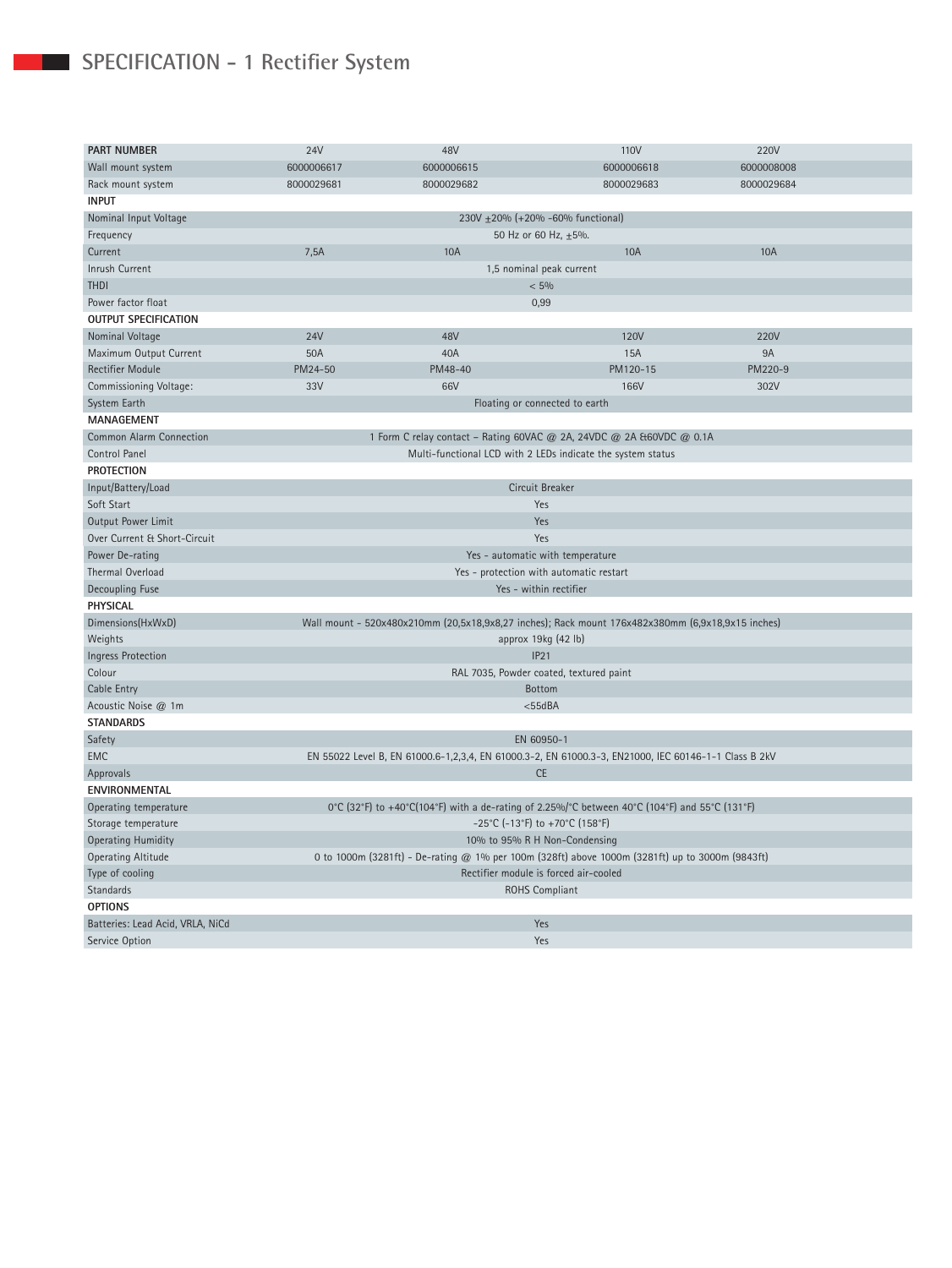| <b>PROTECT MIP</b>               |                                                                                                      |                   |                                                                       |                   |  |  |  |
|----------------------------------|------------------------------------------------------------------------------------------------------|-------------------|-----------------------------------------------------------------------|-------------------|--|--|--|
| <b>PART NUMBER</b>               | 24V                                                                                                  | 48V               | 110V                                                                  | 220V              |  |  |  |
| System with input switch only    | 6000006619                                                                                           | 6000006622        | 6000006625                                                            |                   |  |  |  |
| System with breakers protection  | 6000006621                                                                                           | 6000006624        | 6000006627                                                            | 6000008009        |  |  |  |
| System with fuses protection     | 6000006620                                                                                           | 6000006623        | 6000006626                                                            |                   |  |  |  |
| <b>INPUT</b>                     |                                                                                                      |                   |                                                                       |                   |  |  |  |
| Nominal Input Voltage            | 230V ±20% (+20% -60% functional)                                                                     |                   |                                                                       |                   |  |  |  |
| Frequency                        | 50 Hz or 60 Hz, ±5%.                                                                                 |                   |                                                                       |                   |  |  |  |
| Current                          | Depends on configuration                                                                             |                   |                                                                       |                   |  |  |  |
| Inrush Current                   | 1,5 nominal peak current                                                                             |                   |                                                                       |                   |  |  |  |
| <b>THDI</b>                      | $< 5\%$                                                                                              |                   |                                                                       |                   |  |  |  |
| Power factor float               |                                                                                                      |                   | 0,99                                                                  |                   |  |  |  |
| <b>OUTPUT</b>                    |                                                                                                      |                   |                                                                       |                   |  |  |  |
| Nominal Voltage                  | <b>24V</b>                                                                                           | 48V               | <b>120V</b>                                                           | 220V              |  |  |  |
| Maximum Output Current           | 3 x 50A                                                                                              | 3 x 40A           | 3 x 15A                                                               | 3 x 9A            |  |  |  |
| <b>Rectifier Module</b>          | up to 3 x PM24-50                                                                                    | up to 3 x PM48-40 | up to 3 x PM120-15                                                    | up to 3 x PM220-9 |  |  |  |
| Commissioning Voltage:           | 33V                                                                                                  | 66V               | 166V                                                                  | 302V              |  |  |  |
| System Earth                     |                                                                                                      |                   | Floating or connected to earth                                        |                   |  |  |  |
| <b>MANAGEMENT</b>                |                                                                                                      |                   |                                                                       |                   |  |  |  |
| <b>Common Alarm Connection</b>   |                                                                                                      |                   | 1 Form C relay contact - Rating 60VAC @ 2A, 24VDC @ 2A & 60VDC @ 0.1A |                   |  |  |  |
| Control Panel                    |                                                                                                      |                   | Multi-functional LCD with 2 LEDs indicate the system status           |                   |  |  |  |
| <b>PROTECTION</b>                |                                                                                                      |                   |                                                                       |                   |  |  |  |
| Input/Battery/Load               | Depends on configuration                                                                             |                   |                                                                       |                   |  |  |  |
| Soft Start                       | Yes                                                                                                  |                   |                                                                       |                   |  |  |  |
| Output Power Limit               | Yes                                                                                                  |                   |                                                                       |                   |  |  |  |
| Over Current & Short-Circuit     | Yes                                                                                                  |                   |                                                                       |                   |  |  |  |
| Power De-rating                  | Yes - automatic with temperature                                                                     |                   |                                                                       |                   |  |  |  |
| <b>Thermal Overload</b>          | Yes - protection with automatic restart                                                              |                   |                                                                       |                   |  |  |  |
| Decoupling Fuse                  | Yes - within rectifier                                                                               |                   |                                                                       |                   |  |  |  |
| <b>PHYSICAL</b>                  |                                                                                                      |                   |                                                                       |                   |  |  |  |
| Dimensions(HxWxD)                | 932x432x425mm (36,7x17x16,7 inches)                                                                  |                   |                                                                       |                   |  |  |  |
| Weights                          | approx 45kg (95 lbs) (including 3 rectifier modules)                                                 |                   |                                                                       |                   |  |  |  |
| <b>Ingress Protection</b>        | IP21                                                                                                 |                   |                                                                       |                   |  |  |  |
| Colour                           | RAL 7035, Powder coated, textured paint                                                              |                   |                                                                       |                   |  |  |  |
| Cable Entry                      | <b>Bottom</b>                                                                                        |                   |                                                                       |                   |  |  |  |
| Acoustic Noise @ 1m              | $<$ 55dBA                                                                                            |                   |                                                                       |                   |  |  |  |
| <b>STANDARDS</b>                 |                                                                                                      |                   |                                                                       |                   |  |  |  |
| Safety                           | EN 60950-1                                                                                           |                   |                                                                       |                   |  |  |  |
| <b>EMC</b>                       | EN 55022 Level B, EN 61000.6-1,2,3,4, EN 61000.3-2, EN 61000.3-3, EN21000, IEC 60146-1-1 Class B 2kV |                   |                                                                       |                   |  |  |  |
| Approvals                        |                                                                                                      |                   | <b>CE</b>                                                             |                   |  |  |  |
| <b>ENVIRONMENTAL</b>             |                                                                                                      |                   |                                                                       |                   |  |  |  |
| Operating temperature            | 0°C (32°F) to +40°C(104°F) with a de-rating of 1.25%/°C between 40°C (104°F) and 55°C (131°F)        |                   |                                                                       |                   |  |  |  |
| Storage temperature              | -25°C (-13°F) to +70°C (158°F)                                                                       |                   |                                                                       |                   |  |  |  |
| <b>Operating Humidity</b>        | 10% to 95% R H Non-Condensing                                                                        |                   |                                                                       |                   |  |  |  |
| <b>Operating Altitude</b>        | 0 to 1000m (3281ft) - De-rating @ 1% per 100m (328ft) above 1000m (3281ft) up to 3000m (9843ft)      |                   |                                                                       |                   |  |  |  |
| Type of cooling                  | Rectifier module is forced air-cooled                                                                |                   |                                                                       |                   |  |  |  |
| Standards                        |                                                                                                      |                   | <b>ROHS Compliant</b>                                                 |                   |  |  |  |
| <b>OPTIONS</b>                   |                                                                                                      |                   |                                                                       |                   |  |  |  |
| Batteries: Lead Acid, VRLA, NiCd | Yes                                                                                                  |                   |                                                                       |                   |  |  |  |
| Distribution                     | Yes                                                                                                  |                   |                                                                       |                   |  |  |  |
| Communication interface          | RS232/RS485 - Modbus/Profibus/TCP IP                                                                 |                   |                                                                       |                   |  |  |  |
| Service Option                   | Yes                                                                                                  |                   |                                                                       |                   |  |  |  |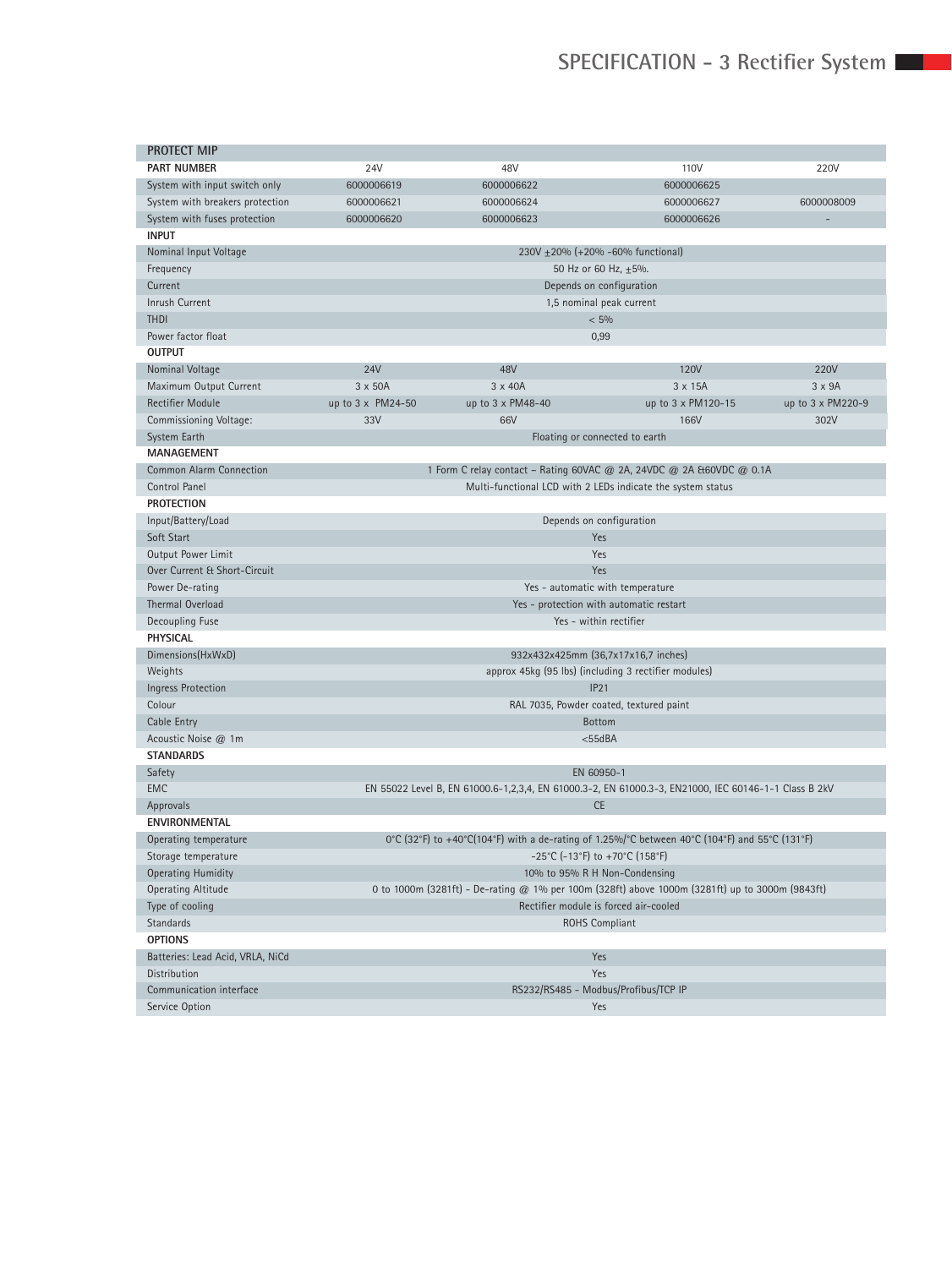## **Power Safety**

**Protect MIP** Modular, redundant and scalable switch mode rectifier system for all industrial applications.

## **SPECIFICATION - 9 Rectifier System**

| <b>System</b>                     | <b>24V</b>                                                                                                             | 48V               | 110V                                                                        | 220V              |  |  |  |
|-----------------------------------|------------------------------------------------------------------------------------------------------------------------|-------------------|-----------------------------------------------------------------------------|-------------------|--|--|--|
| <b>INPUT</b>                      |                                                                                                                        |                   |                                                                             |                   |  |  |  |
| Nominal Input Voltage             | 230V ±20% (+20% -60% functional) or 400V ±10% (+15% -20% functional)                                                   |                   |                                                                             |                   |  |  |  |
| Frequency                         | 50 Hz or 60 Hz, ±5%.                                                                                                   |                   |                                                                             |                   |  |  |  |
| Current                           | Depends on configuration                                                                                               |                   |                                                                             |                   |  |  |  |
| <b>Inrush Current</b>             | 1,5 nominal peak current                                                                                               |                   |                                                                             |                   |  |  |  |
| <b>THDI</b>                       | $< 5\%$                                                                                                                |                   |                                                                             |                   |  |  |  |
| Power factor float                | 0,99                                                                                                                   |                   |                                                                             |                   |  |  |  |
| <b>OUTPUT</b>                     |                                                                                                                        |                   |                                                                             |                   |  |  |  |
| Nominal Voltage                   | <b>24V</b>                                                                                                             | 48V               | 120V                                                                        | 220V              |  |  |  |
| Maximum Output Current            | 9 x 50A                                                                                                                | 9 x 40A           | 9 x 15A                                                                     | $9 \times 9A$     |  |  |  |
| <b>Rectifier Module</b>           | up to 9 x PM24-50                                                                                                      | up to 9 x PM48-40 | up to 9 x PM120-15                                                          | up to 9 x PM220-9 |  |  |  |
| Commissioning Voltage:            | 33V                                                                                                                    | 66V               | 166V                                                                        | 302V              |  |  |  |
| System Earth                      | Floating or connected to earth                                                                                         |                   |                                                                             |                   |  |  |  |
| Static voltage regulation         | < 1%                                                                                                                   |                   |                                                                             |                   |  |  |  |
| Dynamic voltage regulation        | Load change 10-90%, 90%-10% - deviation 5%                                                                             |                   |                                                                             |                   |  |  |  |
| Current regulation                | $0 to +6%$                                                                                                             |                   |                                                                             |                   |  |  |  |
| Ripple voltage                    | Max. 0,2% rms of nom. DC voltage, provided battery Ah capacity is 5 times the charger nom. rating (battery connected). |                   |                                                                             |                   |  |  |  |
|                                   |                                                                                                                        |                   | Max. 0,2% rms typical (max. 5%) on rectifier output, battery not connected. |                   |  |  |  |
| <b>MANAGEMENT</b>                 |                                                                                                                        |                   |                                                                             |                   |  |  |  |
| <b>Common Alarm Connection</b>    |                                                                                                                        |                   | 1 Form C relay contact - Rating 60VAC @ 2A, 24VDC @ 2A & 60VDC @ 0.1A       |                   |  |  |  |
| Control Panel                     |                                                                                                                        |                   | Multi-functional LCD with 2 LEDs indicate the system status                 |                   |  |  |  |
| <b>PROTECTION</b>                 |                                                                                                                        |                   |                                                                             |                   |  |  |  |
| Input/Battery/Load                | Depends on configuration                                                                                               |                   |                                                                             |                   |  |  |  |
| Soft Start                        | Yes                                                                                                                    |                   |                                                                             |                   |  |  |  |
| Output Power Limit                | Yes                                                                                                                    |                   |                                                                             |                   |  |  |  |
| Over Current & Short-Circuit      | Yes                                                                                                                    |                   |                                                                             |                   |  |  |  |
| Power De-rating                   | Yes - automatic with temperature                                                                                       |                   |                                                                             |                   |  |  |  |
| <b>Thermal Overload</b>           | Yes - protection with automatic restart                                                                                |                   |                                                                             |                   |  |  |  |
| Decoupling Fuse                   | Yes - within rectifier                                                                                                 |                   |                                                                             |                   |  |  |  |
| <b>PHYSICAL</b>                   |                                                                                                                        |                   |                                                                             |                   |  |  |  |
| Dimensions(HxWxD)                 | 1800x600x800mm - (Other cabinets as option)                                                                            |                   |                                                                             |                   |  |  |  |
| Weights                           | Depends on configuration                                                                                               |                   |                                                                             |                   |  |  |  |
| Ingress Protection                | Standard IP21, optional IP42 (other protection as option)                                                              |                   |                                                                             |                   |  |  |  |
| Colour                            | RAL 7035, Powder coated, textured paint (Special colours as option)                                                    |                   |                                                                             |                   |  |  |  |
| Cable Entry                       | Bottom (Top cable as option)                                                                                           |                   |                                                                             |                   |  |  |  |
| Acoustic Noise @ 1m               | $<$ 55dBA                                                                                                              |                   |                                                                             |                   |  |  |  |
| <b>STANDARDS</b>                  |                                                                                                                        |                   |                                                                             |                   |  |  |  |
| Safety                            |                                                                                                                        |                   | EN 60950-1                                                                  |                   |  |  |  |
| EMC                               | EN 55022 Level B, EN 61000.6-1,2,3,4, EN 61000.3-2, EN 61000.3-3, EN21000, IEC 60146-1-1 Class B 2kV                   |                   |                                                                             |                   |  |  |  |
| Approvals                         |                                                                                                                        |                   | <b>CE</b>                                                                   |                   |  |  |  |
| <b>ENVIRONMENTAL</b>              |                                                                                                                        |                   |                                                                             |                   |  |  |  |
| Operating temperature             | 0°C (32°F) to +40°C(104°F) with a de-rating of 1.25%/°C between 40°C (104°F) and 55°C (131°F)                          |                   |                                                                             |                   |  |  |  |
| Storage temperature               | $-25^{\circ}$ C (-13 $^{\circ}$ F) to +70 $^{\circ}$ C (158 $^{\circ}$ F)                                              |                   |                                                                             |                   |  |  |  |
| <b>Operating Humidity</b>         | 10% to 95% R H Non-Condensing                                                                                          |                   |                                                                             |                   |  |  |  |
| <b>Operating Altitude</b>         | 0 to 1000m (3281ft) - De-rating @ 1% per 100m (328ft) above 1000m (3281ft) up to 3000m (9843ft)                        |                   |                                                                             |                   |  |  |  |
| Type of cooling                   | Rectifier module is forced air-cooled                                                                                  |                   |                                                                             |                   |  |  |  |
| Standards                         | <b>ROHS Compliant</b>                                                                                                  |                   |                                                                             |                   |  |  |  |
| <b>OPTIONS</b>                    |                                                                                                                        |                   |                                                                             |                   |  |  |  |
| Batteries: Lead Acid, VRLA, NiCd  |                                                                                                                        |                   | Yes                                                                         |                   |  |  |  |
| additional electrical, mechanical | Wide range of option available on request                                                                              |                   |                                                                             |                   |  |  |  |
| Communication interface           | RS232/RS485 - Modbus/Profibus/TCP IP                                                                                   |                   |                                                                             |                   |  |  |  |
| Service Option                    | Yes                                                                                                                    |                   |                                                                             |                   |  |  |  |